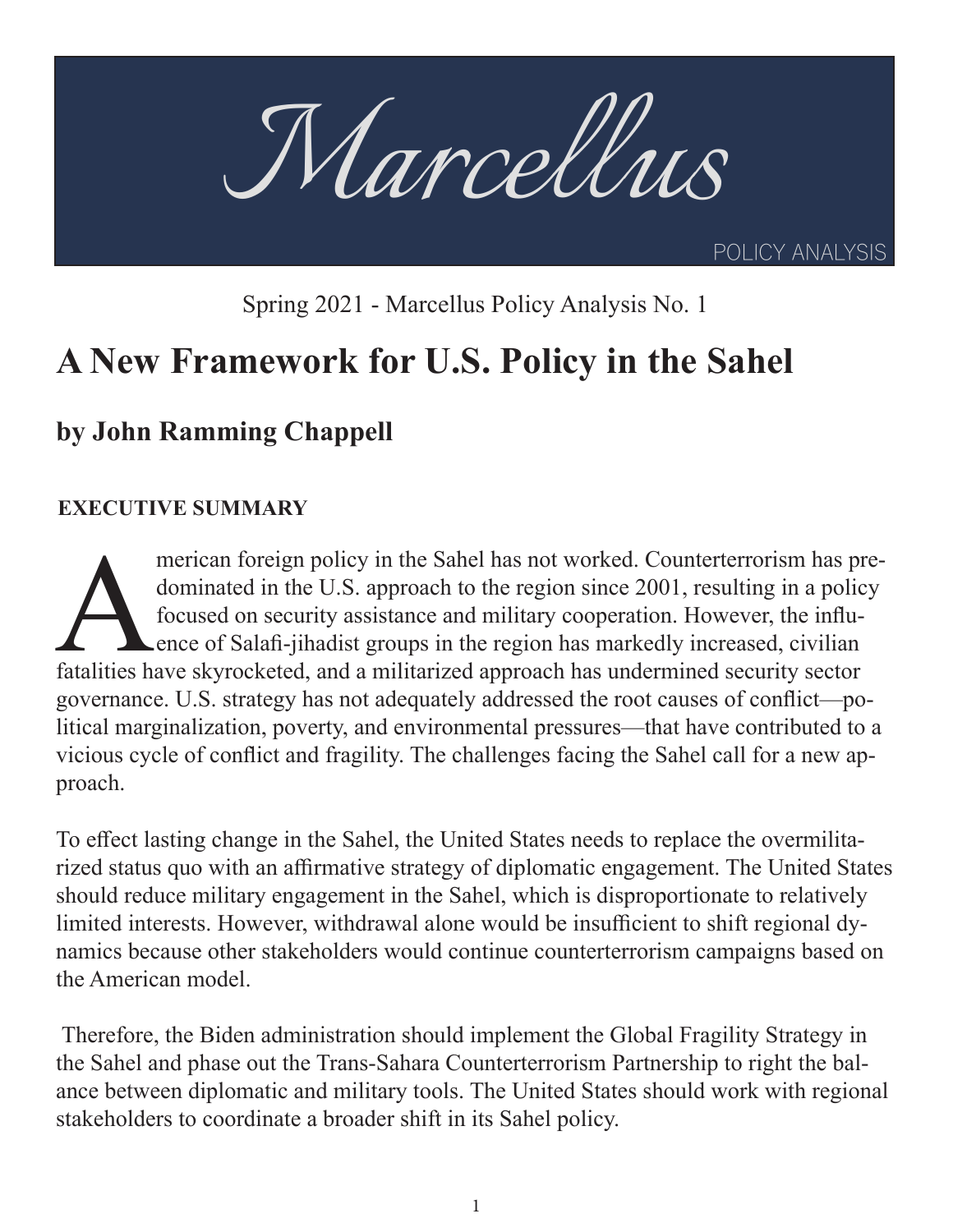# **The Status Quo Approach to the Sahel Has Failed**

The Sahel is a semi-arid strip of grassland stretching from Mauritania to Eritrea that occupies an important environmental zone at the edge of an expanding Sahara. In the western Sahelian countries of Mauritania, Mali, Burkina Faso, Niger, and Chad, political marginalization, climate change, and poverty have contributed to fragility and armed conflict.

The United States's involvement in the Sahel began in earnest as part of the global war on terror, which saw policymakers increase military engagement in the region. However, instead of preventing the rise of new Salafi-jihadist groups, the United States presided over the proliferation of militant groups and intensification of armed conflict. Meanwhile, the root causes of militancy have worsened. Nevertheless, successive administrations have doubled down on a military-first approach while sidelining alternative frameworks that emphasize diplomacy and development.

## **The Global War on Terror Has Defined U.S. Sahel Policy**

Counterterrorism concerns have dominated U.S. policy in the Sahel and Sahara since the beginning of the war on terror. Before 9/11, U.S. engagement with the region was limited. Modest foreign aid to the region came in the form of Peace Corps programs, food aid, and development assistance.<sup>1</sup> American policymakers paid little attention as Islamist splinter groups from Algeria's civil war accumulated influence in the country's Saharan south.<sup>2</sup> After 9/11, however, the U.S. government increasingly saw the region through the lens of counterterrorism. Within weeks of September 11, 2001, the U.S. government began cooperating with Sahelian governments to track down suspected al-Qa'ida members.<sup>3</sup> Soon after, U.S. involvement in the region expanded to include security assistance to Sahelian governments and deployments of U.S. troops eventually followed.

# **Initiatives Such as the TSCTP and AFRICOM Have Failed to Curb Militancy**

The U.S. established new institutions to carry out counterterrorism missions while marginalizing other issues. On November 7, 2002, the State Department's Office of Counterterrorism started the Pan Sahel Initiative to "protect borders, track movement of people, combat terrorism, and enhance regional cooperation and stability."<sup>4</sup> The Initiative encompassed Mauritania, Mali, Niger, and Chad. In response to the kidnapping of European tourists in Algeria and a coup attempt in Mauritania in 2003, PSI expanded in 2005. Renamed the Trans-Sahara Counterterrorism Partnership (TSCTP), the Partnership incorporated the entirety of the Sahara and Sahel–Algeria, Burkina Faso, Cameroon, Chad, Libya, Mali, Mauritania, Morocco, Niger, Nigeria, Senegal, and Tunisia.<sup>5</sup> Since then, TSCTP has been the cornerstone of U.S. Sahel policy, and the U.S. government has spent over \$1 billion on the program since its inception.<sup>6</sup> The Partnership seeks to coordinate a whole-of-government approach to the Sahara and Sahel and cooperates extensively with local governments. In practice, the TSCTP focuses on equipping and training local militaries to advance counterterrorism programs.<sup>7</sup>

The American focus on counterterrorism also extends to other regions of Africa. In 2007, the Department of Defense established AFRICOM, a combatant command based in Germany that oversees military operations in all of Africa except Egypt. Counterterrorism was a primary justification for establishing AFRICOM.<sup>8</sup> However, a rushed rollout of AFRICOM prevented the US government from building trust among African governments, leaving many skeptical of an approach that evoked memories of European imperialism.<sup>9</sup> Criticism was especially prevalent among those countries with strong economies that do not rely on US foreign aid. By contrast, governments that either received assistance or hoped to court American economic aid fell silent.<sup>10</sup> In the intervening years, AFRICOM has come to dominate the American approach to Africa writ large.<sup>11</sup> However, many African leaders have seen AFRICOM as a symbol of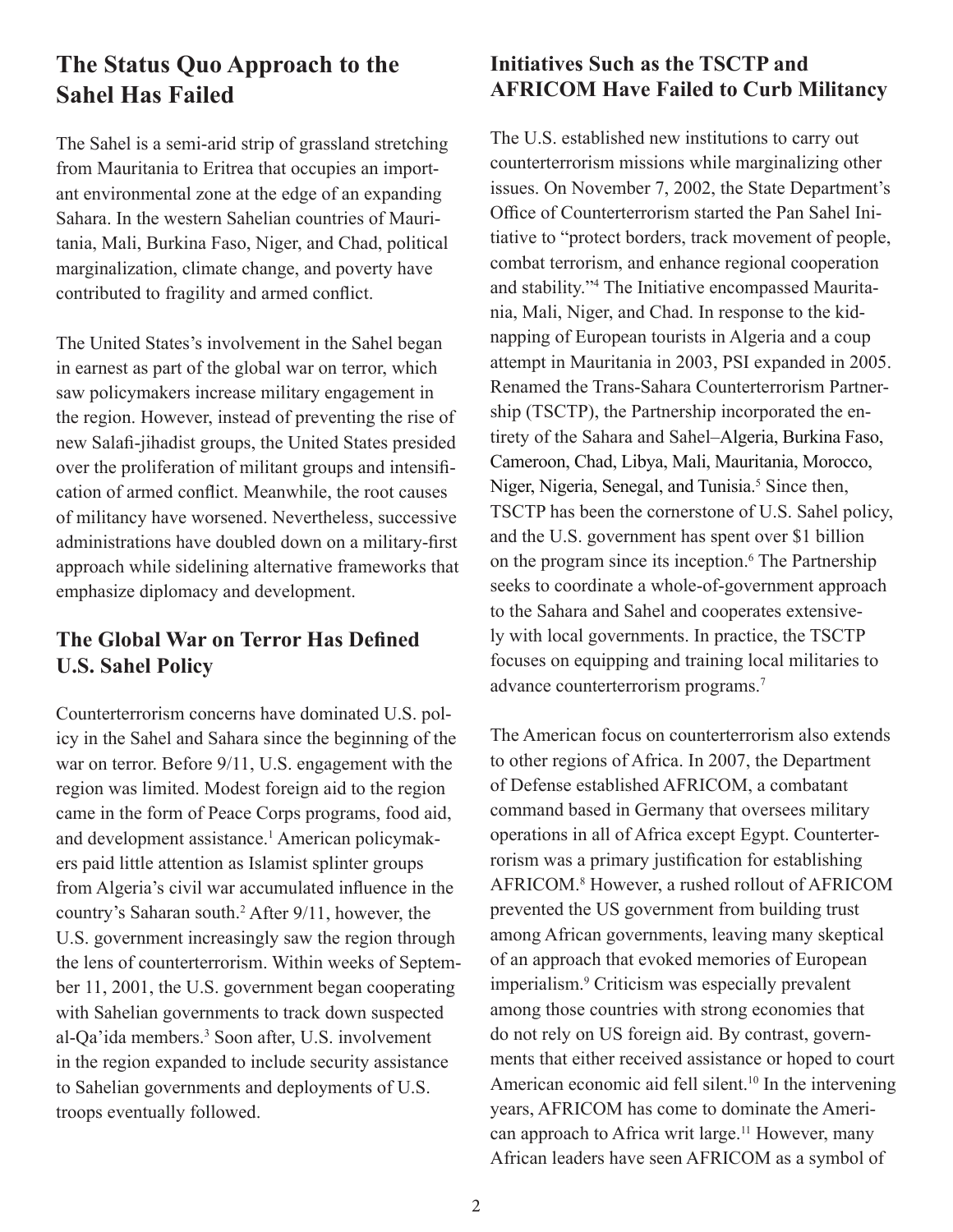neocolonialism the militarization of U.S. policy in Africa.12 Decision-makers originally intended to establish AFRICOM in Africa but were unable to convince an African country to host AFRICOM, forcing it to remain in Stuttgart, Germany.<sup>13</sup>

#### **U.S. Militarism Makes the Problem Worse**

Despite U.S. involvement, and perhaps in part because of it, armed conflict in the Sahel has escalated significantly since 2001. The frequency and intensity of attacks have increased. There were no al-Qa'ida affiliates active in the Sahara or the Sahel at the time of 9/11. Only in 2006 did the Algerian Salafist Group for Preaching and Conflict, a splinter group that emerged from Algeria's civil war, rebrand as al-Qa'ida in the Islamic Maghreb (AQIM). The number of armed Islamist groups has increased as the United States has expanded its counterterrorism operations.<sup>14</sup>

The current crisis in the Sahel dates back to the 2012 Malian civil war. After the overthrow of Muammar al-Gaddafi in Libya, many Tuareg soldiers from Mali and Niger who served in the colonel's Islamic Legion or as mercenaries took weapons from Libya's arsenals and returned to their home countries.<sup>15</sup> Tuareg insurgencies have periodically occurred in present-day Mali and Niger for over a century, and Tuareg nationalism that arose in response to French colonialism has maintained relevance after independence due to patterns of regional neglect from Bamako.<sup>16</sup> However, in 2012, a Tuareg uprising metastasized into an opportunity for foreign Salafi-jihadist organizations to establish a foothold in the Sahel. Militant groups like Ansar Dine, the Movement for Oneness and Jihad in West Africa, al-Mourabitoun, and al-Qa'ida in the Islamic Maghreb formed a web of alliances and rivalries. Now, Jama'at Nusrat al-Islam wal-Muslimeen and the Islamic State in the Greater Sahara, successors to groups that participated in the Malian civil war, are the region's most prominent Islamist militant groups, and they have gained ground in recent years.<sup>17</sup>

Since the Malian civil war, porous borders and transnational communal ties have facilitated the spread of conflict to Mali's neighbors and beyond. The center of gravity for jihadist militancy has shifted south. Whereas militancy previously centered at the southern edge of the Sahara in Mauritania, Algeria, and Mali, conflict has become more prevalent in the Sahelian regions of Mali, Niger, and Burkina Faso. While violence has been most intense in Mali, Niger, and Burkina Faso, attacks have also recently occurred in Cote d'Ivoire. Now, concerns of conflict spreading even further south to the coastal countries of Cote d'Ivoire, Ghana, Togo and Benin have risen.<sup>18</sup>

The escalation of conflict in the region carries dire human consequences. If trends hold, casualties in the Sahel will reach new heights in 2021.<sup>19</sup> Violence has displaced nearly 3 million people, many of whom have fled across the Mediterranean to Europe.<sup>20</sup>

#### **Current U.S. Policy Distorts Incentives**

U.S. military assistance has distorted incentives in local governments. Since 9/11, governments have framed internal security challenges in terms of the war on terror to attract U.S. support and draw attention away from authoritarian tendencies.<sup>21</sup> With counterterrorism taking priority over concerns about government repression, the United States and France have turned a blind eye to the abuses of rulers like Chad's late president Idriss Deby.22 Military assistance has made foreign governments increasingly accountable to the counterterrorism goals of foreign powers and less accountable to their citizens. Militaries across the region have been implicated in massacres of civilians, which fuels recruitment into militant groups.23 Flows of military assistance have overdeveloped Sahelian security sectors relative to civilian governing institutions. For example, in 2018 and 2019 the United States provided about ⅔ of Burkinabe military spending.<sup>24</sup>

The imbalance between military capacity and governing capacity has elicited tangible consequences. U.S. training of foreign officers is associated with a higher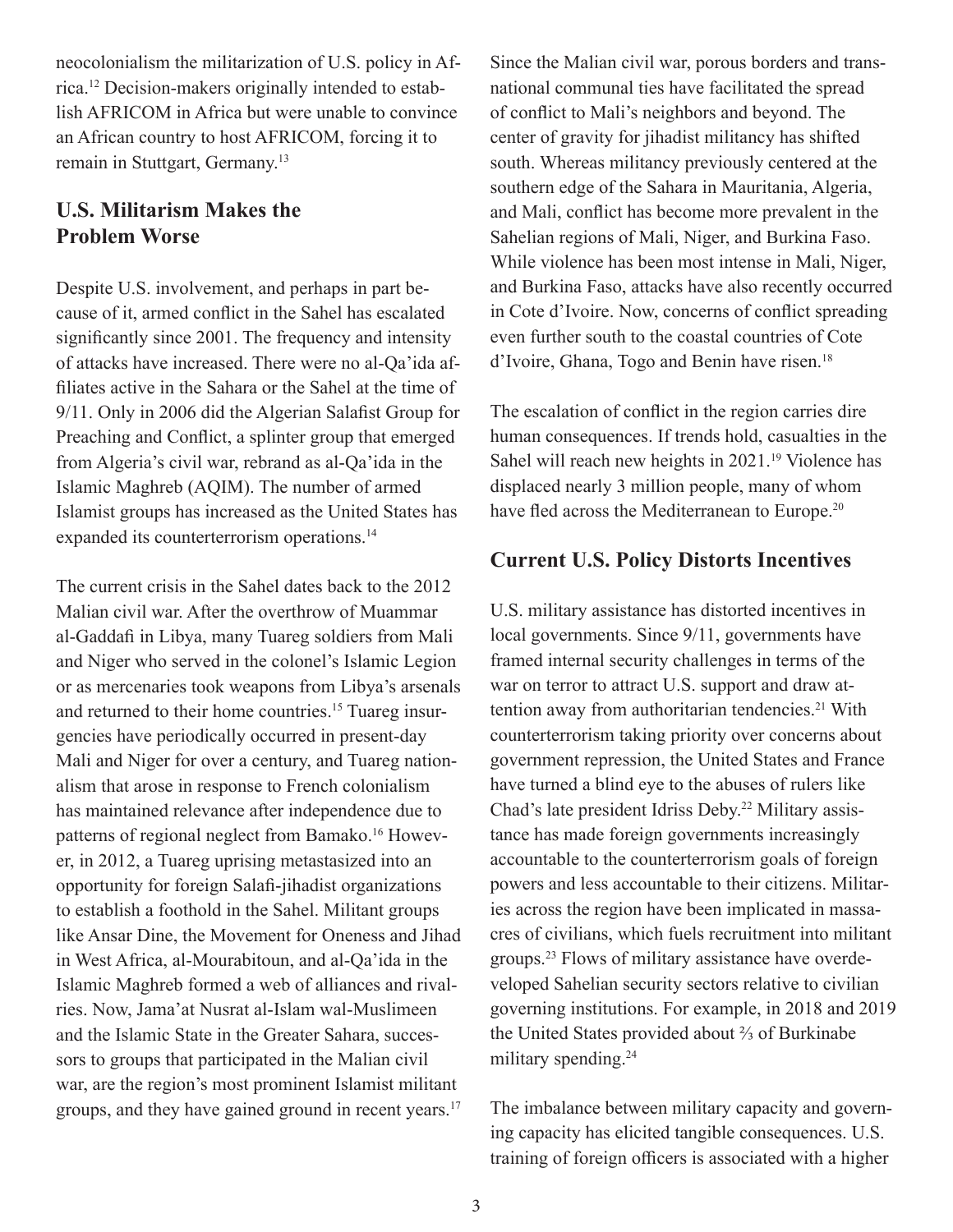coup propensity because military training programs increase the power of the armed forces relative to civilian institutions.25

The example of Mali demonstrates the adverse effects of U.S. military assistance. In Mali, U.S. security assistance focused primarily on equipping and training the country's armed forces to fight Salafi-jihadist militants without adequately strengthening civilian oversight or governance.26 Amadou Sanogo, a U.S. trained military officer, mounted a coup in 2012 that overthrew Mali's democratically elected president.<sup>27</sup> The coup sparked a civil war that sent Mali, and the entire Sahel region, into crisis. Millions of dollars of security assistance did not prevent the collapse of Mali's government or stop armed Islamist groups from controlling a broad swathe of the northern Azawad region.28 From 2012 to 2020, Mali's security spending as a percentage of GDP doubled.29 While receiving U.S. military assistance, the Malian military was repeatedly implicated in war crimes and other atrocities, but little accountability has followed.<sup>30</sup> In 2020, Assimi Goita, who also received training from the U.S. military, overthrew the democratically elected president Ibrahim Boubacar Keïta, and the United States halted military assistance to Mali.<sup>31</sup> However, the cuts may be insufficient to reverse the damage done. The imbalance in civil-military relations and the equipment that the U.S. provided remain.

#### **The U.S. Needs to Redefine its Interests in the Sahel**

Sahelian Salafi-jihadist groups have never posed a direct threat to the United States. Conflicts in the Sahel have largely focused on local issues. Although some Salafi-jihadist groups in the Sahel are affiliated with al-Qa'ida and ISIS, they have not targeted the U.S. homeland. Fighters' concerns remain localized. Thus far, the U.S. has seen its core interest in the Sahel as preventing the emergence of an ungoverned territory or a quasi-state that could serve as a launching pad for international terrorist attacks.32 The trope of a "new Afghanistan" has long influenced U.S. thinking about the region.<sup>33</sup>

However, this conception of U.S. interests is too expansive. Such a broad preventative mission would warrant permanent military presence in fragile regions around the world. Sahelian Salafi-jihadist organizations form a tangled web of splinter groups and competing factions that remain too preoccupied with local disputes to launch an attack in the United States. The United States maintains a strong interest in defending itself against terrorist attacks, but this interest is best served not by exerting military force, whether directly or indirectly, in every fragile state. Instead, the U.S. should support sustainable development, inclusive governance, and human security to address root causes of instability. These goals should guide U.S. policy in the Sahel, which does not have particular geostrategic or political distinctions to differentiate it from other fragile regions.

#### **U.S. Policy in the Sahel Neglects Root Causes of Instability**

The root causes of conflict and insecurity in the Sahel are complex and interconnected. Generally speaking, governance issues, environmental pressures, and economic underdevelopment undergird armed conflict.

Governance issues are at the heart of insecurity in the Sahel. During the colonial era, French officials established a pattern of indirect rule that privileged certain ethnic groups while marginalizing others.<sup>34</sup> When Sahelian states gained independence from France in 1960, patterns of ethnic politics prevailed. Since then, inequitable distribution of political power and resources has deepened divisions between regions and ethnic groups. The Fulani people, a Muslim-majority group that includes pastoralists across West Africa, have faced particular discrimination in much of the Sahel.<sup>35</sup> National governments have neglected economic development and the provision of basic services, and policies have often ignored the needs of marginalized groups.

Environmental pressures exacerbated by climate change have worsened intercommunal tensions. Although the Sahel contributes very little to glob-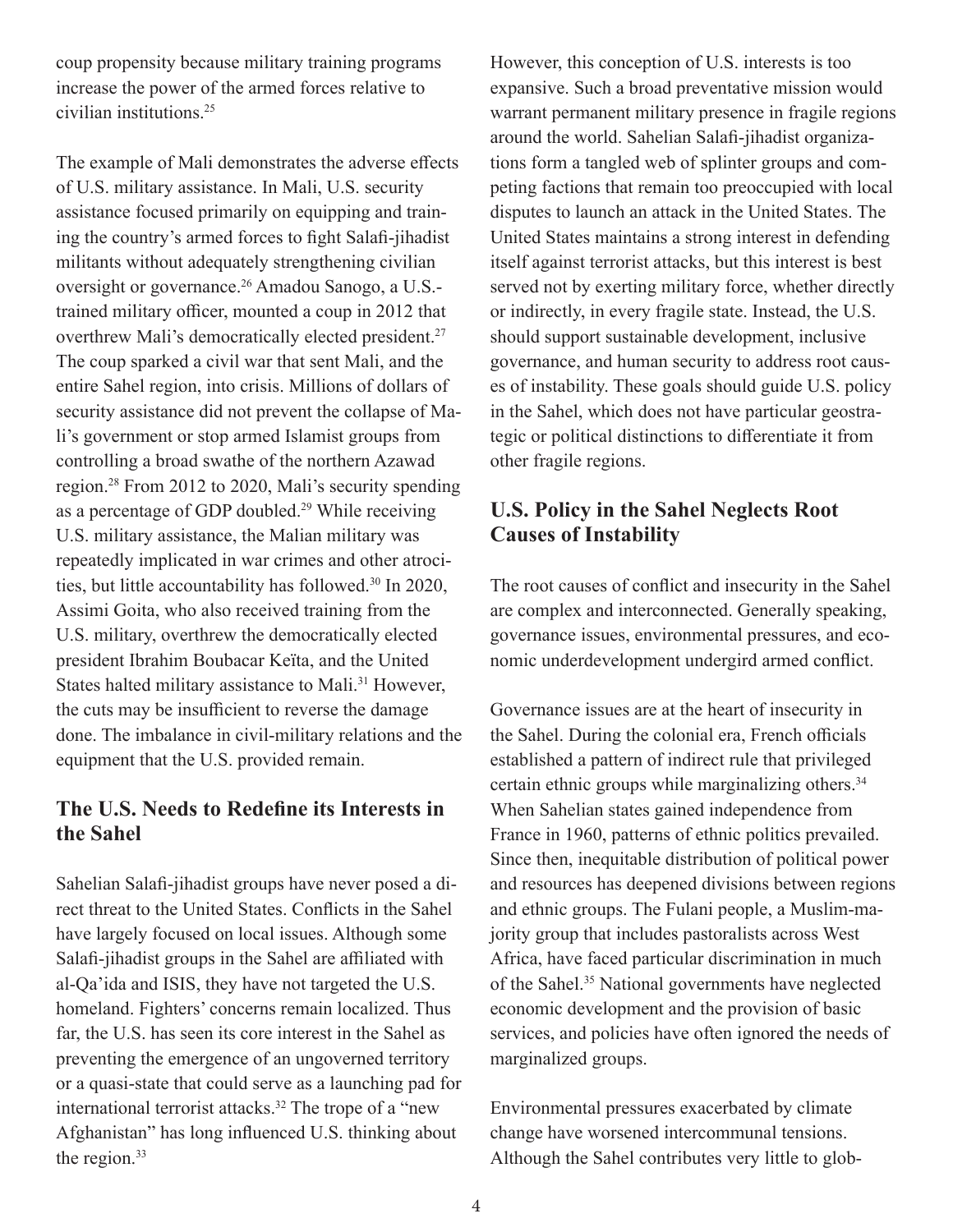al emissions, people there have disproportionately suffered from climate change. Temperature rise in the Sahel is projected to exceed the global average by 50%.36 The Sahara Desert, which borders the Sahel to the north, is steadily expanding.<sup>37</sup> Climate change will make weather patterns more intense and unpredictable, resulting in both flooding and droughts.38 A devastating drought that engulfed the Sahel from the 1960s to 1980s resulted in famine and displacement, and normal rainfall has not returned in much of the region even today.39 In a region reliant on rain-fed agriculture and livestock herding, fluctuations in rainfall can have devastating effects on livelihoods. Environmental changes have caused changes in land use as shifting weather patterns have forced both farmers and herders to seek out new land, elevating tensions between pastoral and agricultural communities. Often, those tensions exacerbate existing political and ethnic divisions in the region.

Poverty and economic underdevelopment are inextricably linked to inequitable governance and environmental pressures. Economies in the Sahel mostly rely on agriculture, whether farming or herding.40 Environmental disruption has damaged crop yields, leading to lower food supply and fewer employment opportunities. Sahelian countries have some of the lowest human development metrics with Niger, Chad, Mali, and Burkina Faso all falling in the bottom ten countries in terms of HDI.<sup>41</sup> Populations in the Sahel are also quite young on average--Niger, Chad, Mali, and Burkina Faso all feature among the world's youngest countries, with median ages between 14 and 17.<sup>42</sup> The youth bulge contributes to fragility as poverty and economic underdevelopment increase incentives for young people to participate in armed conflict.<sup>43</sup>

Each of the factors that contribute to armed conflict is worsening, both because of armed violence and due to external factors. The war on terror exacerbated existing divides by providing ruling elites with a security rationale for cracking down on Muslim-majority communities. Central governments have increasingly defaulted to a coercive approach to dispute resolution, resulting in growing dissatisfaction that in turn

deepens animosities.44 Armed conflict in the Sahel has contributed to a vicious cycle. Repression and ethnic violence by state security forces incentivize marginalized people in the Sahel to cast their lot with militant groups, which often offer economic stability and a chance at retribution. Militant groups have also increased their appeal by offering localized conflict resolution and basic services in regions where they hold sway, providing an alternative to mostly absent states.45 Climate change has contributed to desertification and more intense droughts in the Sahel, changing land use patterns and increasing frictions between agricultural and pastoral communities.46 Managing these frictions would usually fall to central governments, but a securitized view of marginalized groups has encouraged repression instead of reconciliation.<sup>47</sup>

Salafi-Jihadist groups have exacerbated inter-communal conflict in much of the Sahel, introducing new dimensions to existing militancy.48 By exploiting existing tensions, Salafi-jihadists have become increasingly rooted in local communities and recruited new members.

#### **The U.S. Military is Ill-suited to Address Conflicts in the Sahel**

The current U.S. approach to the Sahel does not adequately address the root causes of social, environmental, and political challenges.

In the Sahel and elsewhere, the U.S. military has been thrust into roles typically reserved for diplomatic and development agencies.49 With over \$700 billion dollars of funding annually, the Pentagon has taken on new missions distant from its core duties of performing kinetic operations. The military has taken on more "Phase Zero" operations that call for greater military involvement during peacetime. While conflict prevention is a desirable goal, the military is ill-equipped to achieve it.

Underfunding diplomatic and development agencies while transferring diplomatic and development functions to the Department of Defense creates a cycle of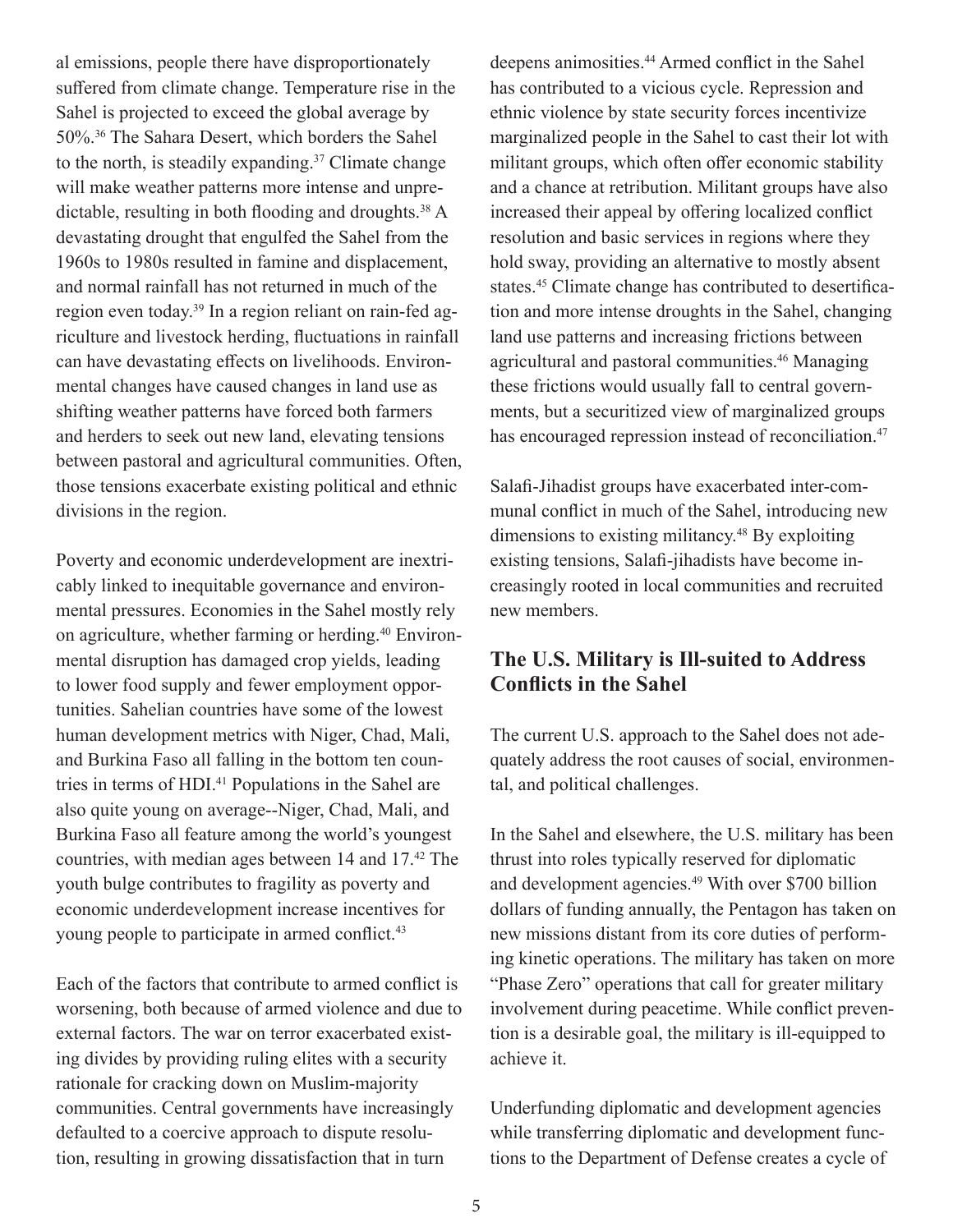neglect. Expanding definitions of military operations crowd out diplomatic and development agencies. Expanded Department of Defense responsibilities justify budget hikes despite the presence of underfunded specialized agencies designed to undertake diplomatic missions and development projects.

The U.S. cannot fix all of the Sahel's challenges. Previous U.S. efforts to restructure governing systems and create institutions from scratch have failed in Iraq and Afghanistan; There is no reason to believe nation-building efforts would be more successful in the Sahel. Local governments ought to play a leading role in combating poverty, building climate resilience, and providing basic services. Decentralizing governing institutions could help increase accountability at the local level.<sup>50</sup> However, current incentive structures for governments in the Sahel reward military operations, not inclusive governance. Changes in governance must be locally led to be sustainable. The United States cannot build inclusive governing institutions, but it can change incentive structures for political elites in the Sahel to disincentivize repression and human rights abuses.

# **Towards a Diplomacy-First, Human-Centered Approach**

The Biden administration should right the balance between diplomatic and military approaches in the Sahel. Specifically, the administration ought to reduce the role of military approaches in U.S. Sahel policy, phase out the Trans-Saharan Counterterrorism Partnership, and implement the Global Fragility Strategy in the Sahel. The United States cannot change regional dynamics alone, so the Biden administration should coordinate with France, Sahelian governments, and other stakeholders to turn away from the counterterrorism-focused status quo.

#### **Rebalancing the Foreign Policy Toolkit**

Militarizing U.S. relations with Sahelian states has damaged civilian governing institutions by privileging foreign militaries. Reversing the damage of a military-first approach requires restoring the leadership of diplomats in U.S. Sahel policy. Each of the three major problems that the Sahel faces — economic underdevelopment, environmental insecurity, and extractive governing institutions – calls for American engagement that centers civilian agencies.

USAID is best equipped to advance economic development goals and reduce poverty. Implementing economic development projects could provide employment alternatives to young people, mitigating economic incentives to participate in armed conflict. The Agency is already active in much of the Sahel, but shifting some security aid funding to development programs may result in a higher return on investment in the long term.

Diplomatic and development agencies should cooperate with Sahelian counterparts to ramp up climate diplomacy and resilience initiatives. As the State Department incorporates climate change into every aspect of U.S. policy, the Sahel offers an opportunity to better understand the interaction between environmental injustice and armed conflict. Ramping up US-AID programs with a specific focus on food security and climate resilience would help disrupt cycles of violence in the region.

Governance issues, too, call for increased diplomatic engagement. A diplomacy-first approach to the Sahel would increase U.S. soft power and result in a deeper understanding of internal politics, thereby providing leverage in U.S.-Sahel relations and informing decision-making to prioritize good governance. Engaging more deeply with civilian counterparts would help correct the imbalance in civil-military relations.

### **The U.S. Should Reduce Military Commitments**

Rightsizing U.S. military commitments in the Sahel would require closing military facilities in the region and reforming the legal structures that authorize the use of military force.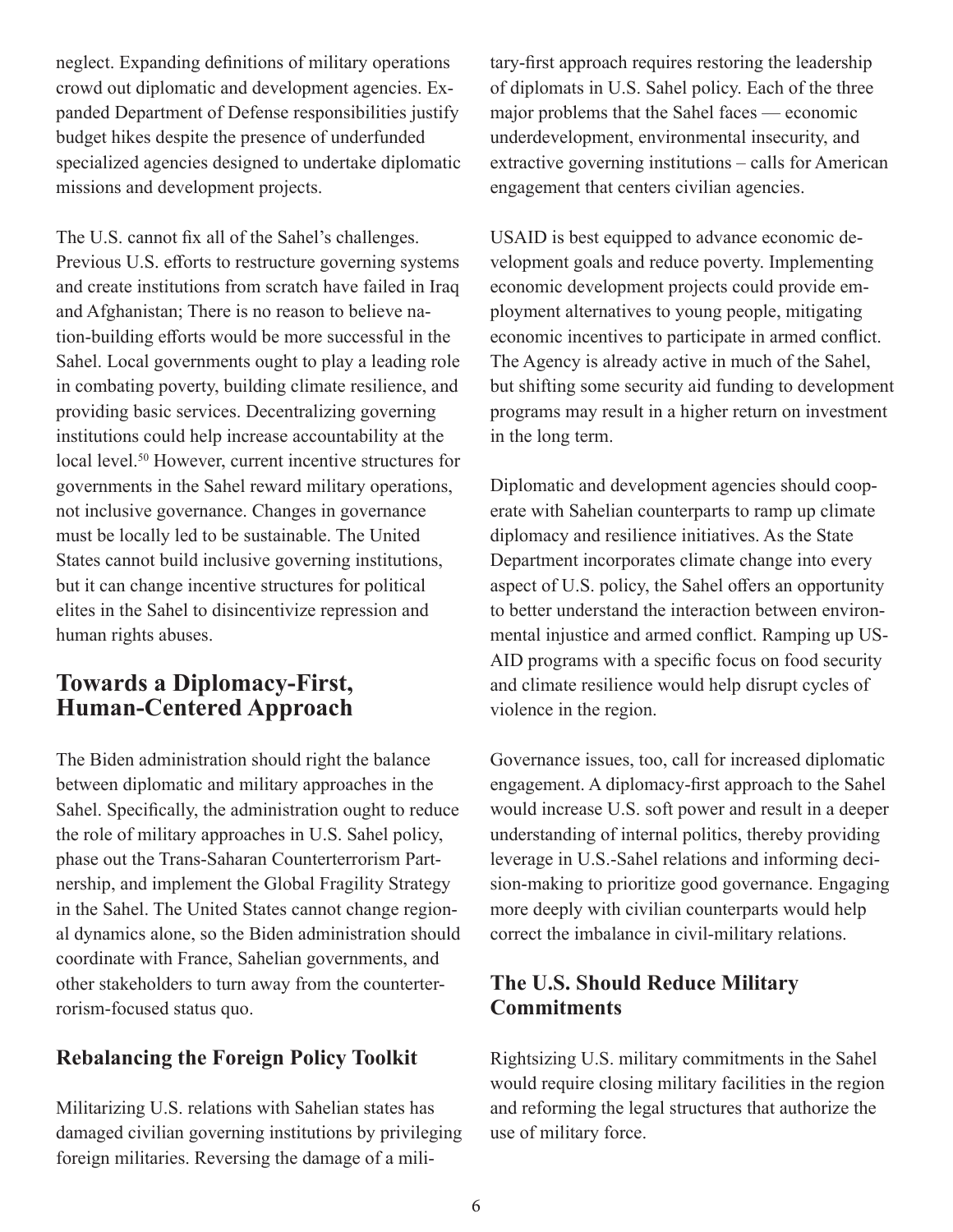A broad consensus has emerged among Sahel experts that the current military-first approach that the United States, France, and local governments have adhered to is ineffective.51 However, efforts to reduce U.S. military engagement met resistance among policymakers.

In 2020, Secretary of Defense Mark Esper reportedly considered withdrawing U.S. troops from West Africa to rebalance force posture towards great power competition.52 Commentators criticized the anticipated drawdown, claiming that a reduction in relatively modest troop levels in the Sahel would hurt U.S. influence in the region, allow militant groups to gain ground, and abandon allies.<sup>53</sup> French officials urged U.S. forces to remain in the region.<sup>54</sup> Members of Congress, too, resisted the move.<sup>55</sup>

The U.S. military has nominally adopted a "light-footprint" approach to the Sahel, but recent years have seen an uptick in both deployments and facilities nonetheless.<sup>56</sup> In Niamey, the U.S. military maintains Niger Air Base 101, which enables drone surveillance missions across northwest Africa. In 2016 in Agadez, AFRICOM began building Niger Air Base 201, which was plagued by mismanagement during the construction process.<sup>57</sup> Drone missions at the base were authorized in June 2019.<sup>58</sup> Separately, the CIA has steadily expanded another U.S. drone base in the town of Dirkou, from which U.S. forces have carried out reconnaissance and surveillance missions.<sup>59</sup> Outside of Niger, the Pentagon also maintains facilities in Burkina Faso and Chad.<sup>60</sup>

The United States should avoid deploying personnel and establishing facilities in the Sahel. Deployments should remain minimal, allowing French and local forces to engage in lethal operations when necessary. The Tongo Tongo ambush of 2017, in which Islamic State in the Greater Sahara militants killed four U.S. soldiers, shows the risks that even supposedly non-combat deployments pose.<sup>61</sup> AFRICOM has repeatedly described military facilities in the Sahel as temporary, but without clear timelines for withdrawal, the facilities might as well be permanent. Even though U.S. drone bases have been used mostly for

intelligence purposes thus far, they still pose problems for U.S. foreign policy in the region. First, the United States could easily use the bases for lethal operations if a president saw fit. Second, the facilities create a long-term commitment that does not reflect the limited extent of U.S. interests in the region.

#### **Congress Should Increase Oversight**

Congress should exercise its oversight powers to reduce military engagement in the Sahel. As debates about reforming the 2001 Authorization for the Use of Military Force (AUMF) and ending forever wars wear on, policymakers should pay special attention to the Sahel. Even though the war of terror in the Sahel has been less conspicuous to Americans than the wars in Iraq and Afghanistan, U.S. involvement has had an outsized impact on conflict dynamics in the region.

The legislature should revoke the 2001 Authorization for the Use of Military Force, which provides an open-ended legal justification for military operations in the Sahel and around the world. Passed just days after the September 11 attacks, the 2001 AUMF has been broadly interpreted to authorize a wide range of military actions without sufficient legislative oversight. The Obama administration interpreted the 2001 AUMF as inclusive of al-Qa'ida's associated forces. As ISIS rose to prominence in Syria and Iraq, the Obama administration concluded that, as a successor organization to al-Qa'ida in Iraq, ISIS is included in the 2001 AUMF—even though it publicly broke with al-Qa'ida and did not exist at the time of 9/11.62 Under this logic, the Executive Branch has used the 2001 AUMF to authorize operations in the Sahel. However, even if the Executive Branch chose not to invoke the 2001 AUMF, its existence leaves the door open for future presidents to use the law as a blank check for military force.

If Congress chooses to replace the 2001 AUMF with a new one, it should specify a list of targeted organizations based on the direct threat they pose to the United States. Most insurgent groups in the Sahel focus on localized issues, not attacking Western powers. Sahe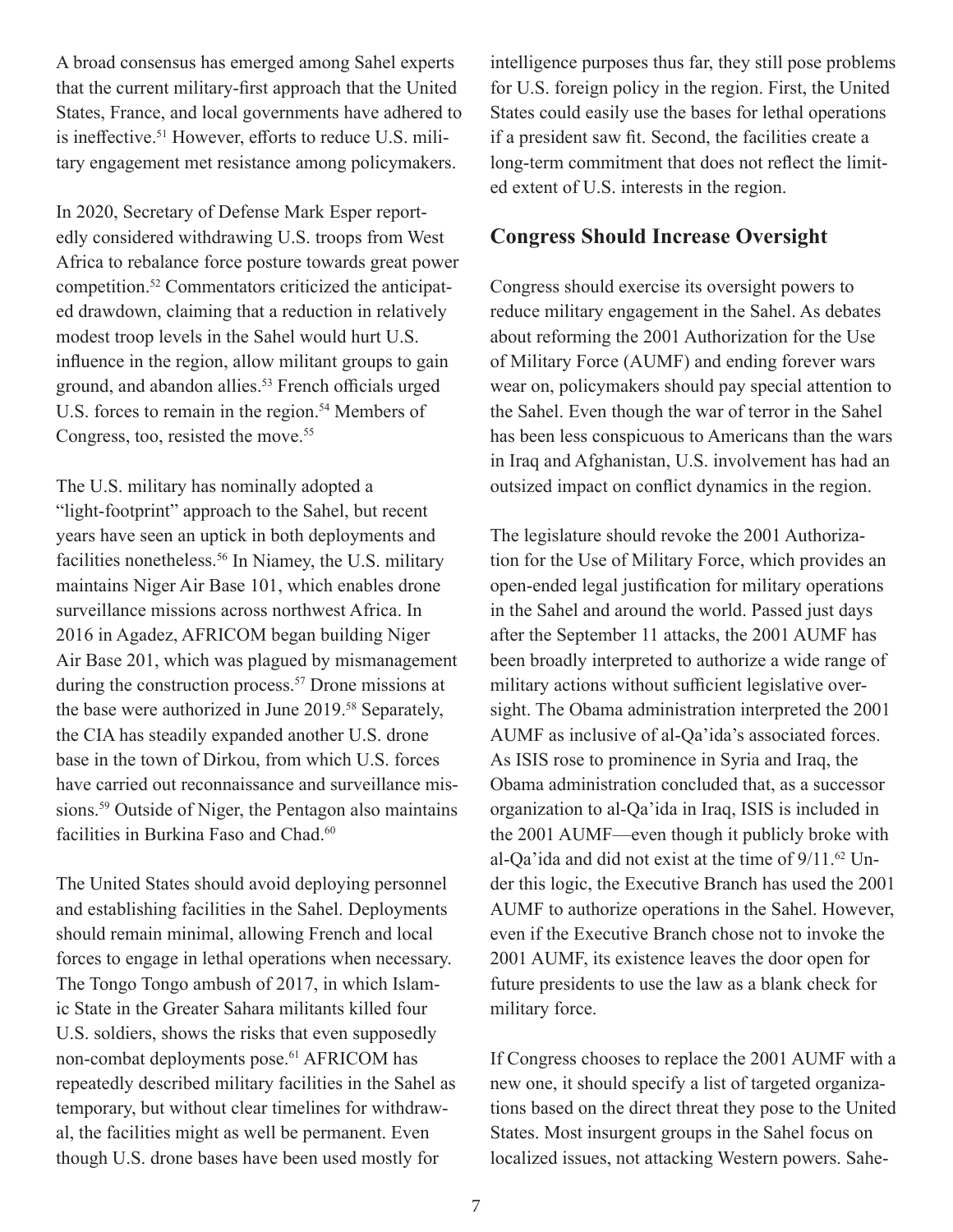lian groups that remain occupied with intercommunal conflict should be excluded. Although some militant groups have aligned themselves with ISIS and al-Qa'ida, they have not demonstrated the capacity or desire to directly target the United States. In debating which groups to include in future AUMFs, Congress should consider the totality of the circumstances for each group rather than broadly characterizing all affiliates of al-Qa'ida or ISIS in the same manner.

However, repealing the AUMF would not be sufficient to change most U.S. military operations in the Sahel because of the legal ambiguities of low-level military engagement in the region. The death of four U.S. special forces soldiers in a firefight in the remote Nigerien town of Tongo Tongo in 2017 exemplifies the shortcomings of repealing the 2001 AUMF without parallel reforms in other areas of the law. Pursuant to the War Powers Resolution, the Department of Defense submitted reports to Congress starting in 2013 communicating that "combat-equipped" troops had been deployed to Niger.<sup>63</sup> However, the reports did not characterize the deployments as a use of force. Although combat may have occurred, U.S. forces were primarily responsible for training local forces, building facilities, and supporting partners as authorized under 10 U.S.C. § 167. Only when combat broke out did the Department of Defense invoke the 2001 AUMF to authorize the firefight in Tongo Tongo.<sup>64</sup>

Other paths to authorize military engagement further complicate congressional oversight. For example, presidents have invoked their Article II authority to carry out military action as commanders in chief, most recently with President Biden's airstrike in eastern Syria.65 Similar to the 2001 AUMF, whether a president invokes this authority in the Sahel or elsewhere is immaterial. The mere fact that the door to military intervention without congressional consent remains open raises concern. Congress should close these loopholes to narrow the Executive Branch's ability to conduct military operations in the Sahel without explicit authorization.

Shifting from a policy that prioritizes security assistance and military cooperation to a policy that centers diplomacy and development will subject civilian personnel to new risks. After all, addressing issues of governance, environmental degradation, and economic underdevelopment in the Sahel will entail civilian presence in insecure areas. The State Department and USAID will need to effectively evaluate and manage security risks and empower Diplomatic Security to protect civilian personnel instead of unduly relying on military deployments.<sup>66</sup>

# **Implementing the Global Fragility Strategy in the Sahel**

The Biden administration needs a new strategy for the Sahel. Merely improving the implementation of the militarized, counterterrorism-centered approach will be insufficient to fix deep-seated flaws in U.S. Sahel policy. To shift the focus of U.S. strategy from counterterrorism to governance, the Biden administration should replace the Trans-Sahara Counterterrorism Partnership with a regional application of the Global Fragility Strategy.

The TSCTP is emblematic of the current U.S. approach to the Sahel. While the Partnership nominally incorporates stakeholders from the Department of Defense, the State Department, and USAID, in practice it has focused on security assistance and cooperation while neglecting root causes. An audit by the State Department in 2020 described problems with TSCTP implementation, concluding that the Department will have "limited assurance that TSCTP is achieving its goals of building counterterrorism capacity and addressing the underlying drivers of radicalization" without addressing the Partnership's flaws.<sup>67</sup> Specifically, the report identified over \$200 million in potentially "wasteful spending due to mismanagement and inadequate oversight."<sup>68</sup> Although the TSCTP is nominally a whole-of-government program, the audit described a lack of coordination between implementing agencies.69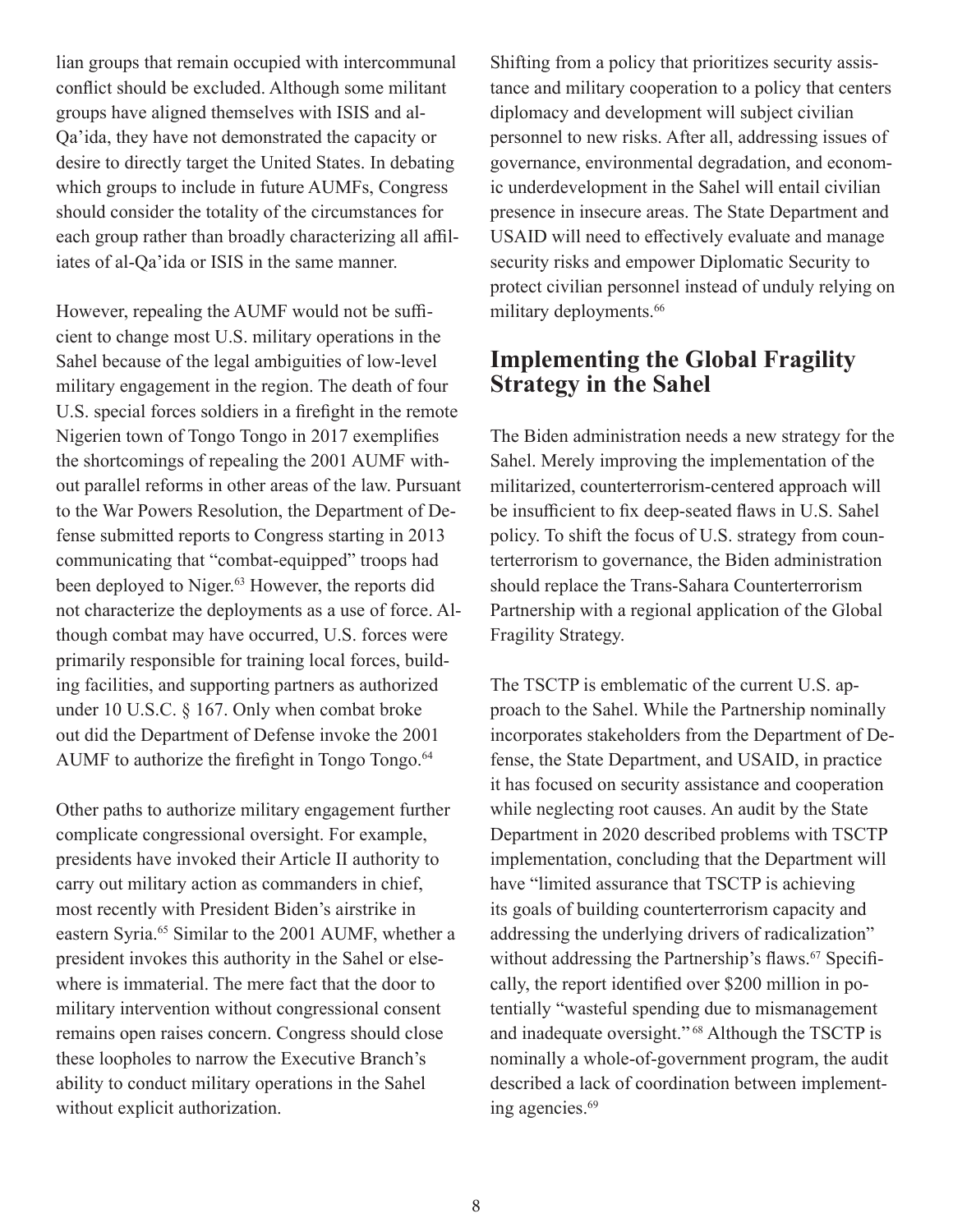Congress has attempted to fix some of the TSCTP's shortcomings. In March 2021, members of Congress reintroduced the Trans-Sahara Counterterrorism Partnership Program Act. The bipartisan bill would increase congressional oversight over U.S. operations in the Sahel and Sahara and provide permanent statutory authority for the program.<sup>70</sup> The bill tries to solve some problems in the implementation of current U.S. Sahel strategy. It would involve Congress in strategic decisions by requiring five-year strategies for both TSCTP specifically and the Sahara-Sahel region writ large. The bill also requires the State Department to enact the recommendations proposed in the 2020 State Department audit. The bill does not, however, include any appropriation of funds to empower agencies to take on the necessary reforms. In short, the bill takes some modest steps to improve the implementation of a strategy that has demonstrably failed.

Improving the implementation of current U.S. strategy would not be enough to change the American approach to the region. While the Act references the whole-of-government approach that the TSCTP has nominally adhered to since its establishment, the bill does not include specific measures to right the balance between military and civilian approaches. Requiring specific benchmarks related to governance in five-year strategies indicates that the bill's authors understand the need to shift priorities in the region, but the scale of the problem requires a more fundamental rethink. In light of these shortcomings, the Biden administration should wind down the TSCTP and start anew.<sup>71</sup>

#### **Replace the TSCTP With the Global Fragility Strategy**

Instead of solidifying the Trans-Sahara Counterterrorism Partnership, the Biden administration should implement the Global Fragility Strategy and place it in the center of its approach to the Sahel. Passed in 2019 with bipartisan support, the Global Fragility Act offers an affirmative alternative to the forever-war mindset that has dominated the U.S. approach to insecurity in fragile states. The Act calls for foreign affairs agencies to collaborate to advance an integrated approach to fragility that focuses on conflict management and prevention. Unlike the counterterrorism-centered strategy that has defined U.S. engagement with fragile states, the Global Fragility Act recognized the political, economic, and social roots of violent conflict and offered policy frameworks to address those roots. The Act mandated the president submit a corresponding strategy that designated priority countries or regions, but the Trump administration omitted those prioritizations in their 2020 Strategy to Prevent Conflict and Promote Stability.<sup>72</sup> The Trump administration's omission offers an opening for the Biden administration, which should reaffirm U.S. commitment to the Global Fragility Strategy and designate the Sahel as a priority region.

The Biden administration can streamline bureaucratic processes in U.S. Sahel policy by appointing a Sahel envoy. President Trump appointed the first Special Envoy for the Sahel Region, African affairs expert Peter Pham, in 2018.73 President Biden has yet to appoint a successor. President Biden should appoint a Sahel envoy and authorize them to exercise broad authority over the American strategy in the region to improve coordination among agencies by reducing interagency tensions.<sup>74</sup> Appointing an envoy would convey presidential buy-in and grant Global Fragility Act implementation with the level of attention necessary to succeed.

The envoy could also facilitate better cross-regional policy coordination. Long a bridge between coastal North Africa and Sub-Saharan Africa, the Sahel plays a key role in both regions but receives relatively little attention in academic and policy spaces. For example, porous borders and deep-seated transnational cultural ties make the Sahel critical to regional security. Addressing security concerns in West Africa requires coordination between the Maghreb, the Sahel, and coastal West Africa, but current bureaucratic divisions do not reflect the interaction between those regions.

When it comes to building inclusive governing institutions, the United States can only play a limited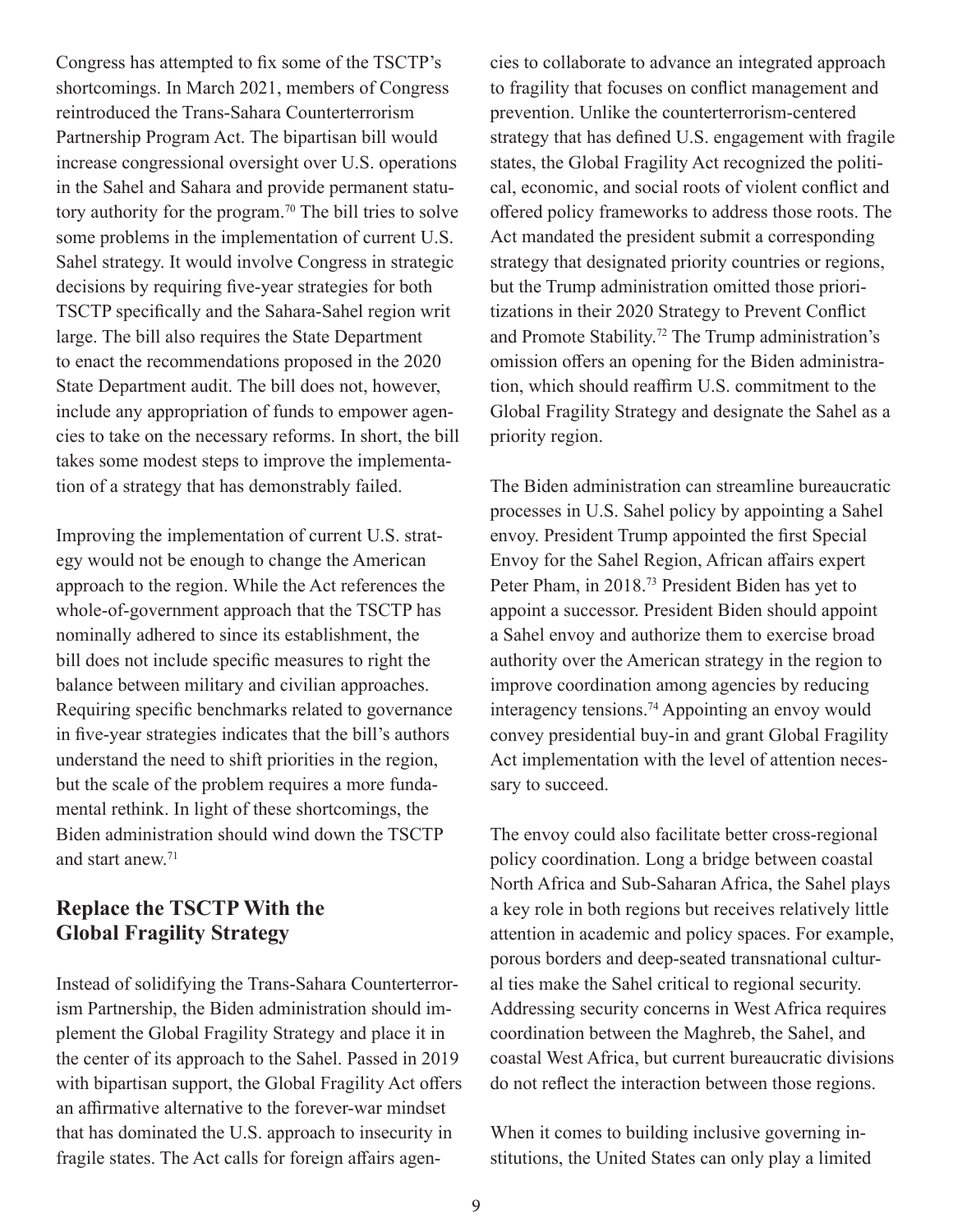role. However, supporting local governance capacity should be a top priority for President Biden's Sahel envoy. Directly targeting funding to NGOs and municipal governments when possible would decrease the likelihood of funds fueling state violence. Investing in localized peacebuilding projects would create alternative conflict resolution pathways. Whereas a militarized policy approach has distorted incentives for partner governments and widen rifts between governing elites and marginalized groups, the Global Fragility Strategy would help mend the social contract and incentivize good governance.<sup>75</sup>

A fragility-focused strategy in the Sahel should afford particular attention to environmental factors. Climate-specific measures won't end conflicts, but they will ease pressure over time. In particular, projects to reduce desertification and improve crop resilience would help address the changing land-use patterns that spur conflict between livelihood groups in much of the Sahel. On a local level, the U.S. can support crop diversity to increase agricultural resilience, share projections of extreme weather events, and otherwise support the productivity and resilience of farmers and herders. Offering funds and assistance to tap significant groundwater reserves situated beneath the Sahel could also help reduce concerns around water scarcity.<sup>76</sup> The Sahel's arid climate and consistent sunshine offer great promise for the development of solar power in the region, which has been remarkably successful in nearby Morocco and could offer new opportunities for green development.

Regionally, the United States ought to donate funds to the Great Green Wall project. An African Union initiative to cultivate a 5000-mile-long band of vegetation on the Sahel's northern edge, the project would slow desertification and create jobs, mitigating the factors that contribute to armed conflict.<sup>77</sup> The Great Green Wall would also capture carbon, yielding benefits not just in Sahel but for the global community writ large.

Security assistance in the Sahel has often driven a wedge between citizens and the state, a problem

the Biden administration can remedy with security assistance reforms embedded in a regional fragility strategy. Security assistance has typically been inefficient and has not resulted in better outcomes, often failing to mitigate state repression and undermining legitimacy.78 To prioritize effectiveness in security assistance, the U.S. should borrow from the development sector to make aid provision decisions based on aid effectiveness. Gauging aid effectiveness would require assessing a partner government's willingness to improve security governance, creating monitoring and evaluation tools, developing inclusive and broadbased in-country partnerships, promoting transparency and accountability, and judging affordability.79

The U.S. approach to security assistance in the Sahel should also prioritize civilian harm prevention. The United States should explicitly condition assistance on security governance reforms and greater accountability for killings of civilians by security forces. $80$  By engaging directly with civil society groups, the U.S. can better gauge people's needs and concerns regarding security assistance.<sup>81</sup>

#### **The U.S. Should Coordinate with Regional Partners**

The United States is just one of many states and multilateral organizations active in the Sahel. A reduction of U.S. military involvement in the Sahel would not fundamentally change the region's policy dynamics. Even without U.S. forces, reliance on the U.S. counterterrorism model would endure. Therefore, the U.S. should cooperate with other international stakeholders to shift the focus of regional strategy.

France, the region's former colonial ruler, has been especially active in the Sahel due to its geographic proximity and domestic politics towards migration.82 France has played a leading role among foreign powers in the Sahel since the Malian civil war in 2012, when the French military launched Operation Serval. French commitments in the Sahel have increased since then with the inception of Operation Barkhane, and more than five thousand French troops are now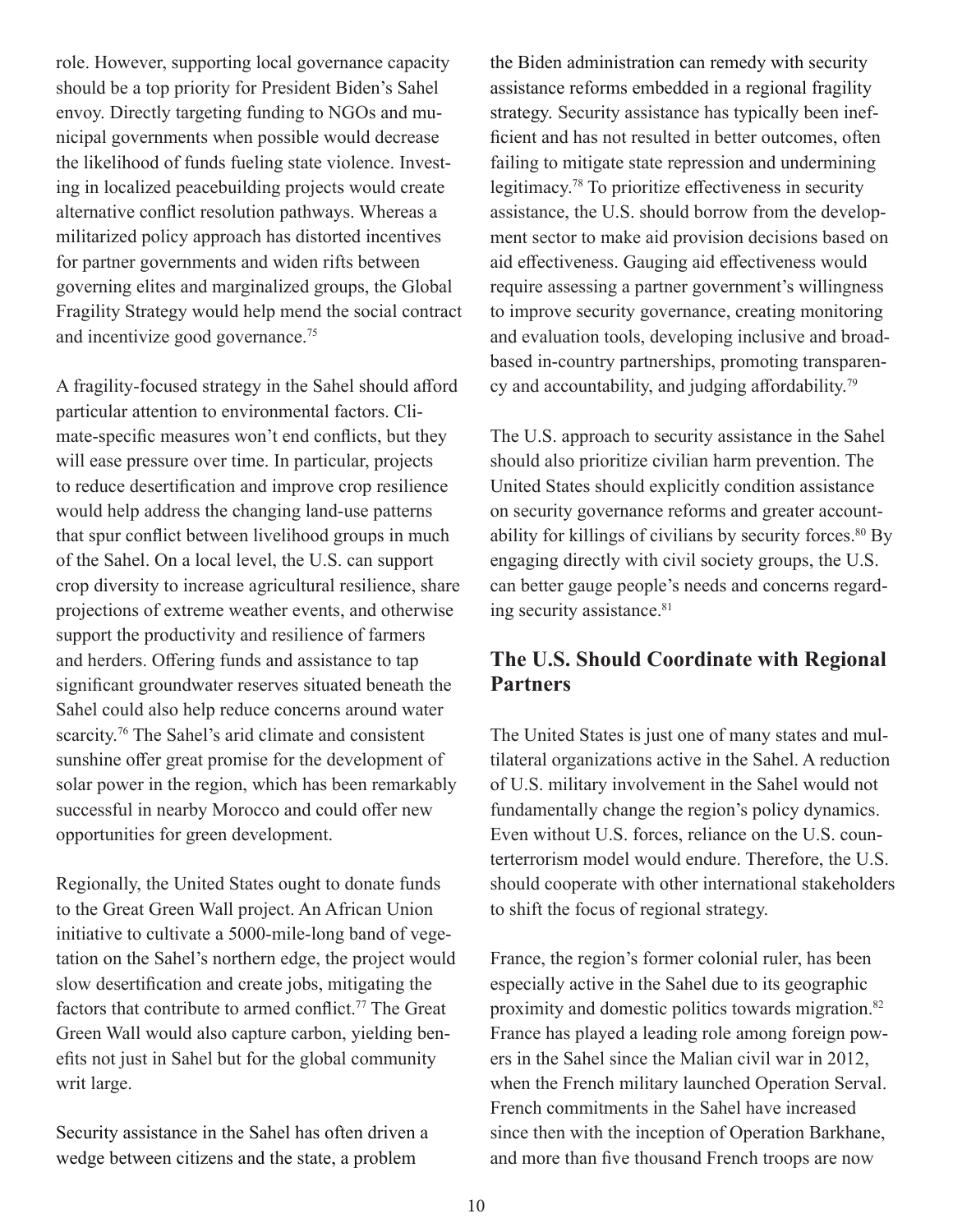deployed in Chad, Niger, Mauritania, and Burkina Faso.<sup>83</sup> However, the French public disapproves of the Macron administration's Sahel policy more than ever, and fatigue with France's campaign in the Sahel is mounting.<sup>84</sup> Local populations have also expressed opposition to France's continued military presence, sparking protests in Mali.<sup>85</sup> Most recently, the French government faced backlash for an airstrike on a wedding party that killed nineteen civilians.<sup>86</sup> Without a change in policy, the Macron administration may find itself entrenched in a forever war.

Several multilateral security frameworks complicate matters further. Since 2017, local governments have coordinated their security operations and economic development programs through the G5 Sahel, which comprises Mauritania, Mali, Burkina Faso, Niger, and Chad. The United Nations has maintained a peacekeeping mission in Mali since  $2013.^{87}$  On top of these missions, an EU special operations task force, Takuba, have been active in the Sahel since late 2020.<sup>88</sup>

The web of overlapping missions in the Sahel means that a course correction is easier said than done. A change in U.S. policy alone will not significantly change the status quo in the region, which has its own inertia following the American counterterrorism model. Even if the U.S. completely withdraws, France may continue its failed policy and local security forces will likely maintain current patterns of engagement. Withdrawal alone is insufficient to reverse the harm of the war on terror in the Sahel.

Therefore, the United States should take up diplomatic leadership and qualitatively change its engagement in the region to prioritize diplomacy, governance, and civilian protection while simultaneously encouraging other stakeholders to reduce their emphasis on military force. The U.S. plays a key role in the Sahel that provides the necessary leverage to shift regional dynamics.<sup>89</sup> American surveillance, intelligence, and logistics enable military operations for local and foreign militaries.

Using this leverage, the United States should convene local partners and international stakeholders to correct the balance between military and diplomatic tools. In particular, the United States should collaborate with France to center governance in a collaborative new approach to the Sahel. The Biden administration can help shift broader regional dynamics, beginning a new chapter for not just U.S. policy in the Sahel, but for the region as a whole.

#### **Conclusion**

The United States can change its strategy in the Sahel to center the root causes of fragility and encourage partners to work alongside the U.S. in implementing a new approach. Years of a failed counterterrorism paradigm that prioritizes military action and security assistance have left the Sahel and its people less safe while exacerbating underlying issues. As environmental, economic, and political challenges intensify, stakeholders need to change course. Committing to the Global Fragility Strategy, with special attention to security assistance reform and environmental pressures, offers the best way forward for the Biden administration and its partners.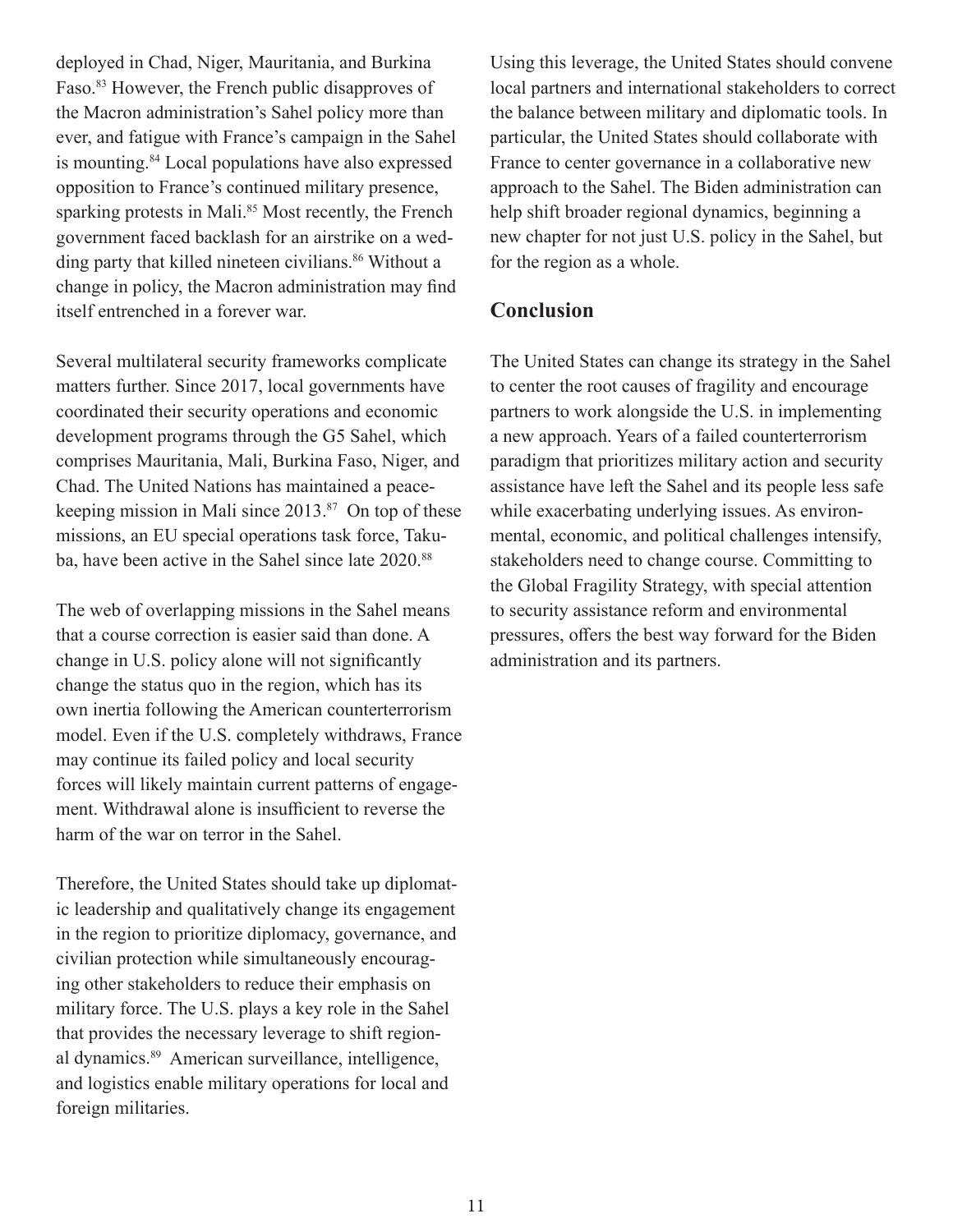#### Endnotes

1 *The Foreign Aid Explorer*. Distributed by United States Agency for International Development. https://explorer.usaid.gov/

2 Riedel, Bruce. "Algeria and America: A Complicated Past, an Uncertain Future." Brookings. Brookings, April 25, 2019. https://www.brookings.edu/blog/order-from-chaos/2019/04/25/algeria-and-america-a-complicated-past-an-uncertain-future/.

3 Slahi, Mohamedou Ould. *Guantanamo Diary*. Edited by Larry Siems. Little Brown & Company, 2015.

4 "Pan Sahel Initiative." *U.S. Department of State*, U.S. Department of State, 7 Nov. 2002, 2001-2009.state.gov/s/ct/rls/other/14987.htm.

5 Harmon, Stephen Albert. *Terror and Insurgency in the Sahara-Sahel Region: Corruption, Contraband, Jihad and the Mali War of 2012-2013*. London: Routledge, 2014; Warner, Lesley. "Nine Questions about the Trans Sahara Counter Terrorism Partnership You Were Too Embarrassed to Ask." War on the Rocks, August 7, 2015. https://warontherocks.com/2014/04/nine-questions-about-thetrans-sahara-counter-terrorism-partnership-you-were-too-embarrassed-to-ask/.

6 Turse, Nick. "How One of the Most Stable Nations in West Africa Descended Into Mayhem." The New York Times. October 15, 2020. https://www.nytimes.com/2020/10/15/magazine/burkina-faso-terrorism-united-states.html.

7 Camara, Kamissa. "It Is Time to Rethink U.S. Strategy in the Sahel." *United States Institute of Peace*, 16 Apr. 2021, www. usip.org/publications/2021/04/it-time-rethink-us-strategy-sahel.

8 LeVan, Carl. "The Political Economy of African Responses to the U.S. Africa Command." *Africa Today* 57, no. 1 (2010): 2–23. https://doi.org/10.2979/aft.2010.57.1.2.

9 Campbell, John. "AFRICOM to Stay in Stuttgart." Council on Foreign Relations. Council on Foreign Relations, February 8, 2013. https://www.cfr.org/blog/africom-stay-stuttgart.

10 LeVan, Carl. "The Political Economy of African Responses to the U.S. Africa Command." *Africa Today* 57, no. 1 (2010): 2–23. https://doi.org/10.2979/aft.2010.57.1.2.

11 Wiley, David. "Militarizing Africa and African Studies and the U.S. Africanist Response." *African Studies Review* 55, no. 2 (2012): 147-61. www.jstor.org/stable/43904826.

12 Campbell, John. "In a Reversal, Nigeria Wants U.S. Africa Command Headquarters in Africa." *Council on Foreign Relations*, Council on Foreign Relations, 3 May 2021, www.cfr.org/blog/reversal-nigeria-wants-us-africa-command-headquarters-africa.

13 Campbell, John. "AFRICOM to Stay in Stuttgart." Council on Foreign Relations. Council on Foreign Relations, February 8, 2013. https://www.cfr.org/blog/africom-stay-stuttgart.

14 Feldstein, Steven. "Do Terrorist Trends in Africa Justify the U.S. Military's Expansion?" Carnegie Endowment for International Peace, February 9, 2018. https://carnegieendowment.org/2018/02/09/do-terrorist-trends-in-africa-justify-u.s.-military-s-expansion-pub-75476.

15 Wehrey, Frederic. *The Burning Shores: Inside the Battle for the New Libya.* New York: Farrar, Strauss & Giroux, 2019.

16 Jose, Niranjan. "Colonial Borders in the Sahel Affect Tuareg Aspirations for Autonomy and Regional Stability." Africa at LSE. December 16, 2020. Accessed April 24, 2021. https://blogs.lse.ac.uk/africaatlse/2020/12/07/colonial-borders-the-sahel-tuareg-aspirations-for-autonomy-mali-regional-stability/.

17 Clarke, Colin P., and Jacob Zenn. "ISIS and Al-Qaeda's Sub-Saharan Affiliates Are Poised for Growth in 2021." Defense One. February 26, 2021. https://www.defenseone.com/ideas/2021/02/isis-and-al-qaedas-sub-saharan-affiliates-are-poisedgrowth-2021/172313/.

18 "Jihadists in the Sahel Threaten West Africa's Coastal States." *The Economist*, The Economist Newspaper, 9 July 2020, www.economist.com/middle-east-and-africa/2020/07/09/jihadists-in-the-sahel-threaten-west-africas-coastal-states.

19 Hoije, Katarina, Samuel Dodge, and Jeremy Diamond. "Spate of Islamist Attacks Puts Sahel on Track for Deadliest Year." Bloomberg.com. April 3, 2021. https://www.bloomberg.com/news/articles/2021-04-03/spate-of-islamist-attacks-puts-sahel-on-trackfor-deadliest-year.

20 "Sahel Emergency." *UNHCR*, www.unhcr.org/en-us/sahel-emergency.html#:~:text=The Sahel is facing one,within countries and across borders.

21 N'Diaye, Boubacar, "The Mauritanian military and the U.S. war on terror" in *West Africa and the U.S. War on Terror,* edited by George Klay Kieh and Kelechi Kalu, 107-122. London: Routledge, 2014.

22 Chutel, Lynsey. "Why the World Won't Criticize Chad." Foreign Policy. April 14, 2021. https://foreignpolicy. com/2021/04/14/chad-election-idriss-deby-terror-sahel/.

23 Mednick, Sam. "Burkina Faso Army Blamed for Extrajudicial Torture, Deaths." AP NEWS. August 25, 2020. https://apnews. com/article/international-news-africa-41ff8b34b2d3a761139f0c76faf2af97.; "Niger Mass Graves: Army Accused of Executing over 70 Civilians." BBC News. September 05, 2020. https://www.bbc.com/news/world-africa-54041564; "Sahel: End Abuses in Counterterrorism Operations." Human Rights Watch. February 13, 2021. https://www.hrw.org/news/2021/02/13/sahel-end-abuses-counterterrorism-operations.

24 Turse, Nick. "How One of the Most Stable Nations in West Africa Descended Into Mayhem." The New York Times. October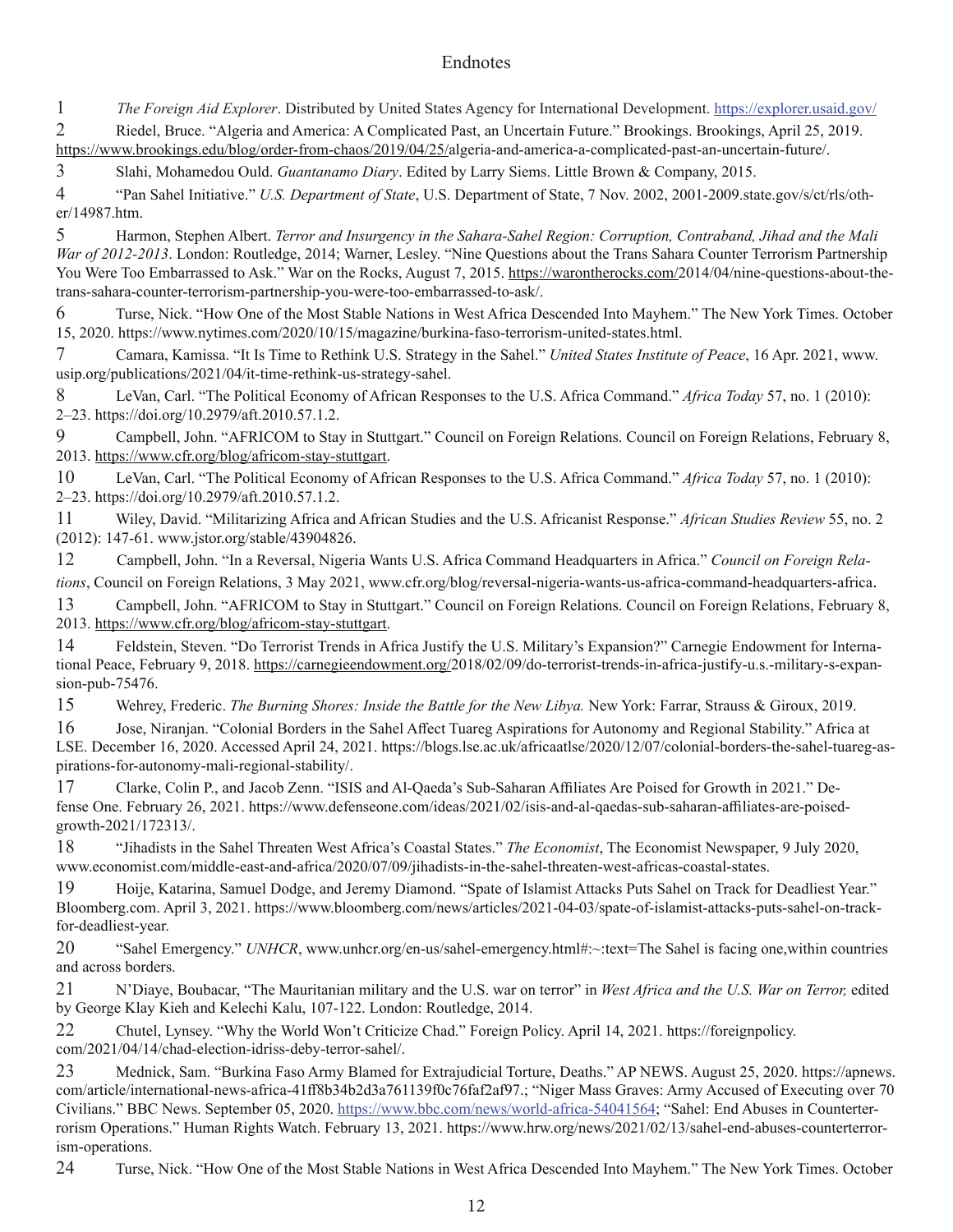15, 2020. https://www.nytimes.com/2020/10/15/magazine/burkina-faso-terrorism-united-states.html.

25 When human capital threatens the Capitol: Foreign aid in the form of military training and coups

26 Karlin, Mara. "Why Military Assistance Programs Disappoint." Brookings. November 03, 2017. https://www.brookings.edu/ articles/why-military-assistance-programs-disappoint/.

27 Whitlock, Craig. "Leader of Mali Military Coup Trained in U.S." The Washington Post. March 24, 2012. https://www.washingtonpost.com/world/national-security/leader-of-mali-military-coup-trained-in-us/2012/03/23/gIQAS7Q6WS\_story.html.

28 Schmitt, Max Bergmann and Alexandra. "A Plan To Reform U.S. Security Assistance." Center for American Progress. March 9, 2021. Accessed April 24, 2021. https://www.americanprogress.org/issues/security/reports/2021/03/09/496788/plan-reform-u-s-security-assistance/.

29 "Mali: Supporting Growth in the Face of Security Challenges." IMF. September 05, 2019. https://www.imf.org/en/News/Articles/2019/09/03/NA090319-mali-supporting-growth-in-the-face-of-security-challenges.

30 "World Report 2021: Rights Trends in Mali." *Human Rights Watch*, 13 Jan. 2021, www.hrw.org/world-report/2021/country-chapters/mali#.

31 Dion, Ena, and Emily Cole. "How International Security Support Contributed to Mali's Coup." United States Institute of Peace. October 25, 2020. https://www.usip.org/publications/2020/09/how-international-security-support-contributed-malis-coup.

32 Warrick, Joby, and Danielle Paquette. "Al-Qaeda and Islamic State Groups Are Working Together in West Africa to Grab Large Swaths of Territory." The Washington Post. February 22, 2020. https://www.washingtonpost.com/world/africa/al-qaeda-islamicstate-sahel-west-africa/2020/02/21/7218bc50-536f-11ea-80ce-37a8d4266c09\_story.html; Turse, Nick. "How One of the Most Stable Nations in West Africa Descended Into Mayhem." The New York Times. October 15, 2020. https://www.nytimes.com/2020/10/15/ magazine/burkina-faso-terrorism-united-states.html.

33 Smith, Craig S. "U.S. Training African Forces to Uproot Terrorists." The New York Times. May 11, 2004. https://www. nytimes.com/2004/05/11/world/us-training-african-forces-to-uproot-terrorists.html.

34 Savell, Stephanie. "The Costs of United States' Post-9/11 'Security Assistance': How Counterterrorism Intensified Conflict in Burkina Faso and Around the World." *The Costs of War*, Brown University, 4 Mar. 2021, watson.brown.edu/costsofwar/papers/2021/Post911SecurityAssistance.

35 Jezequel, Jean-Hervé Jezequel. "Central Mali: Putting a Stop to Ethnic Cleansing." Crisis Group. March 25, 2019. https:// www.crisisgroup.org/africa/sahel/mali/centre-du-mali-enrayer-le-nettoyage-ethnique; Savell, Stephanie. "The Costs of United States' Post-9/11 'Security Assistance': How Counterterrorism Intensified Conflict in Burkina Faso and Around the World." *The Costs of War*, Brown University, 4 Mar. 2021, watson.brown.edu/costsofwar/papers/2021/Post911SecurityAssistance.

36 "Climate Risk Profile: West Africa Sahel." *Global Climate Change*, 13 Apr. 2017, www.climatelinks.org/resources/climate-risk-profile-west-africa-sahel.

37 Thomas, Natalie, and Sumant Nigam. "Twentieth-Century Climate Change over Africa: Seasonal Hydroclimate Trends and Sahara Desert Expansion." *Journal of Climate*, vol. 31, no. 9, 1 May 2018, pp. 3349–3370.

38 Mayans, Julie. "The Sahel in the Midst of Climate Change - Chad." *ReliefWeb*, 16 Mar. 2020, reliefweb.int/report/chad/sahel-midst-climate-change; Simpkins, Graham. "Unprecedented Sahel Drought." *Nature Climate Change*, vol. 8, no. 8, 30 July 2018, pp. 662–662., doi:10.1038/s41558-018-0252-4.

39 Simpkins, Graham. "Unprecedented Sahel Drought." *Nature Climate Change*, vol. 8, no. 8, 30 July 2018, pp. 662–662., doi:10.1038/s41558-018-0252-4; Porkka, Miina, et al. "Is Wetter Better? Exploring Agriculturally-Relevant Rainfall Characteristics over Four Decades in the Sahel." *Environmental Research Letters*, vol. 16, no. 3, 11 Feb. 2021.

40 Kwasi, Stellah et al. *Prospects for the G5 Sahel countries to 2040.* Pretoria: Institute for Security Studies, 2019. https://media.africaportal.org/documents/Prospects\_for\_the\_G5\_Sahel\_countries.pdf

41 Conceição, Pedro. *The next frontier: Human development and the Anthropocene*. New York: UNDP, 2020. http://hdr.undp. org/sites/default/files/hdr2020.pdf

42 Myers, Joe. "The World's 10 Youngest Populations Are All in Africa." World Economic Forum. May 9, 2016. https://www. weforum.org/agenda/2016/05/the-world-s-10-youngest-countries-are-all-in-africa/.

43 Sakor, Bintu Zahra. *Youth Bulges in the Sahel: A Demographic Threat?* Oslo: PRIO, 2020. https://www.prio.org/utility/ DownloadFile.ashx?id=2046&type=publicationfile.

44 Savell, Stephanie. "The Costs of United States' Post-9/11 'Security Assistance': How Counterterrorism Intensified Conflict in Burkina Faso and Around the World." *The Costs of War*, Brown University, 4 Mar. 2021, watson.brown.edu/costsofwar/papers/2021/Post911SecurityAssistance.

45 "Sidelining the Islamic State in Niger's Tillabery." Crisis Group. June 3, 2020. https://www.crisisgroup.org/africa/sahel/niger/289-sidelining-islamic-state-nigers-tillabery.

46 "The Central Sahel: Scene of New Climate Wars?" Crisis Group. April 24, 2020. https://www.crisisgroup.org/africa/sahel/ b154-le-sahel-central-theatre-des-nouvelles-guerres-climatiques.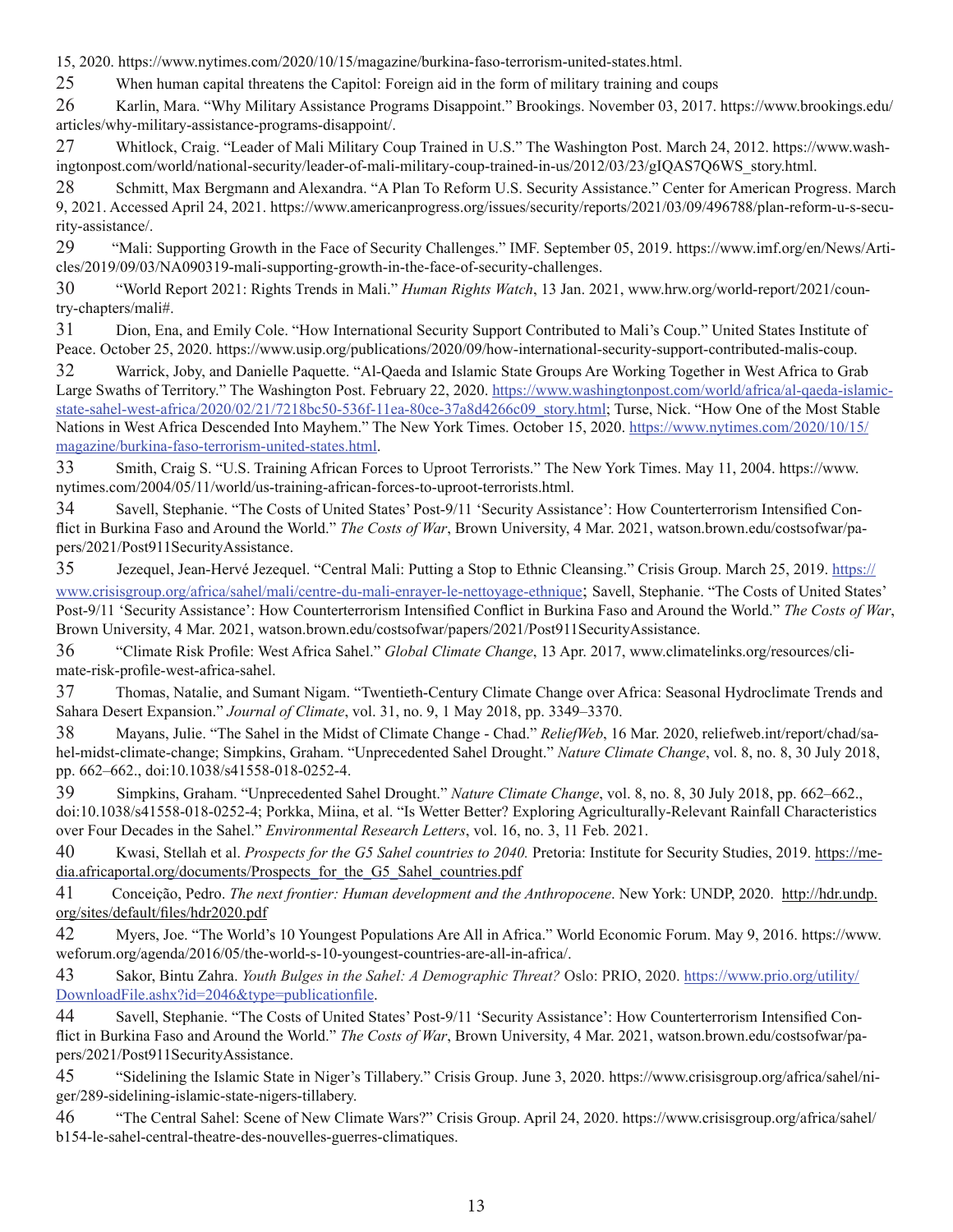47 Savell, Stephanie. "The Costs of United States' Post-9/11 'Security Assistance': How Counterterrorism Intensified Conflict in Burkina Faso and Around the World." *The Costs of War*, Brown University, 4 Mar. 2021, watson.brown.edu/costsofwar/papers/2021/Post911SecurityAssistance.

48 Ammour , Laurence-Aïda. "How Violent Extremist Groups Exploit Intercommunal Conflicts in the Sahel." Africa Center for Strategic Studies. February 26, 2020. https://africacenter.org/spotlight/how-violent-extremist-groups-exploit-intercommunal-conflicts-in-the-sahel/.

49 Brooks, Rosa. *How Everything Became War and the Military Became Everything: Tales from the Pentagon*. Simon & Schuster Paperbacks, 2017.

50 Quirk, Patrick W., and Richmond Blake. "How the Biden Administration Can Get the Global Fragility Strategy Right." Brookings. January 05, 2021. https://www.brookings.edu/blog/order-from-chaos/2021/01/05/how-the-biden-administration-can-get-the-global-fragility-strategy-right/.

51 Devermont, Judd. "Rethinking Crisis Responses in the Sahel." Rethinking Crisis Responses in the Sahel | Center for Strategic and International Studies. December 22, 2020. https://www.csis.org/analysis/rethinking-crisis-responses-sahel; "A Course Correction for the Sahel Stabilisation Strategy." Crisis Group. February 1, 2021. https://www.crisisgroup.org/africa/sahel/299-course-correction-sahel-stabilisation-strategy.

52 Cooper, Helene, Thomas Gibbons-Neff, Charlie Savage, and Eric Schmitt. "Pentagon Eyes Africa Drawdown as First Step in Global Troop Shift." The New York Times. December 24, 2019. https://www.nytimes.com/2019/12/24/world/africa/esper-troops-africa-china.html

53 Zimmerman, Katherine. "Why the US Should Spend 0.3 Percent of Its Defense Budget to Prevent an African Debacle." Military Times. March 12, 2020. https://www.militarytimes.com/opinion/commentary/2020/03/12/why-the-us-should-spend-03-percentof-its-defense-budget-to-prevent-an-african-debacle/; Cohen, Herman J. "Pulling Troops Out of Africa Could Mean Another Endless War." War on the Rocks. May 13, 2020. https://warontherocks.com/2020/05/pulling-troops-out-of-africa-could-mean-another-endlesswar/.

54 Stewart, Phil, and Tangi Salaün. "France Warns U.S. against Pulling Troops from Fight against Islamists in Africa's Sahel." Reuters. January 27, 2020. https://www.reuters.com/article/us-usa-france-sahel/france-warns-u-s-against-pulling-troops-from-fightagainst-islamists-in-africas-sahel-idUSKBN1ZQ1LV.

55 Williams, Katie Bo. "Graham Denies Threatening To Make Esper's Life 'Hell' If He Cuts AFRICOM Troops." Defense One. February 18, 2020. https://www.defenseone.com/threats/2020/02/graham-denies-threatening-make-espers-life-hell-if-he-cutsafricom-troops/163170/; Gramer, Robbie. "U.S. Congress Moves to Restrain Pentagon Over Africa Drawdown Plans." Foreign Policy. March 04, 2020. https://foreignpolicy.com/2020/03/04/africa-military-trump-esper-pentagon-congress-africom-counterterrorism-sahel-great-power-competition/.

56 Turse, Nick. "Pentagon's Own Map of U.S. Bases in Africa Contradicts Its Claim of "Light" Footprint." The Intercept. February 27, 2020. Accessed April 24, 2021. https://theintercept.com/2020/02/27/africa-us-military-bases-africom/.

57 Department of Defense. Office of the Inspector General. *Evaluation of Niger Air Base 201 Military Construction (DODIG-2020-077)*. Washington, DC. March 31, 2020. https://www.dodig.mil/reports.html/Article/2134187/evaluation-of-niger-air-base-201-military-construction-dodig-2020-077/.

58 Rempfer, Kyle. "Air Force Botched Building Its New Air Base in Africa." Air Force Times. April 2, 2020. https://www. airforcetimes.com/news/your-air-force/2020/04/02/air-force-botched-building-its-new-air-base-in-africa/.

59 Schmitt, Eric, and Christoph Koettl. "Remote C.I.A. Base in the Sahara Steadily Grows." The New York Times. March 8, 2021. https://www.nytimes.com/2021/03/08/us/politics/cia-drones-sahara-niger-libya.html.

60 Turse, Nick. "Pentagon's Own Map of U.S. Bases in Africa Contradicts Its Claim of "Light" Footprint." The Intercept. February 27, 2020. Accessed April 24, 2021. https://theintercept.com/2020/02/27/africa-us-military-bases-africom/.

61 Callimachi, Rukmini, et al. "'An Endless War': Why 4 U.S. Soldiers Died in a Remote African Desert." The New York Times, The New York Times, 17 Feb. 2018, www.nytimes.com/interactive/2018/02/17/world/africa/niger-ambush-american-soldiers. html.

62 White House. *Report on the Legal and Policy Frameworks Guiding the United States' Use Of Military Force and Related National Security Operations*. Washington, DC. December 2016. https://obamawhitehouse.archives.gov/sites/whitehouse.gov/files/ documents/Legal\_Policy\_Report.pdf.

63 DeJonge Schulman, Loren. "Working Case Study: Congress's Oversight of the Tongo Tongo, Niger, Ambush." Center for a New American Security. October 15, 2020. https://www.cnas.org/publications/reports/working-case-study-congresss-oversight-of-thetongo-tongo-niger-ambush.

64 Kahn, Matthew. "Document: White House Legal and Policy Frameworks for Use of Military Force." Lawfare. March 14, 2018. https://www.lawfareblog.com/document-white-house-legal-and-policy-frameworks-use-military-force.

65 Goldsmith, Jack, and Samuel Moyn. "Does Biden Really Want to End the Forever Wars?" The New York Times. March 22, 2021. https://www.nytimes.com/2021/03/22/opinion/biden-forever-wars.html.